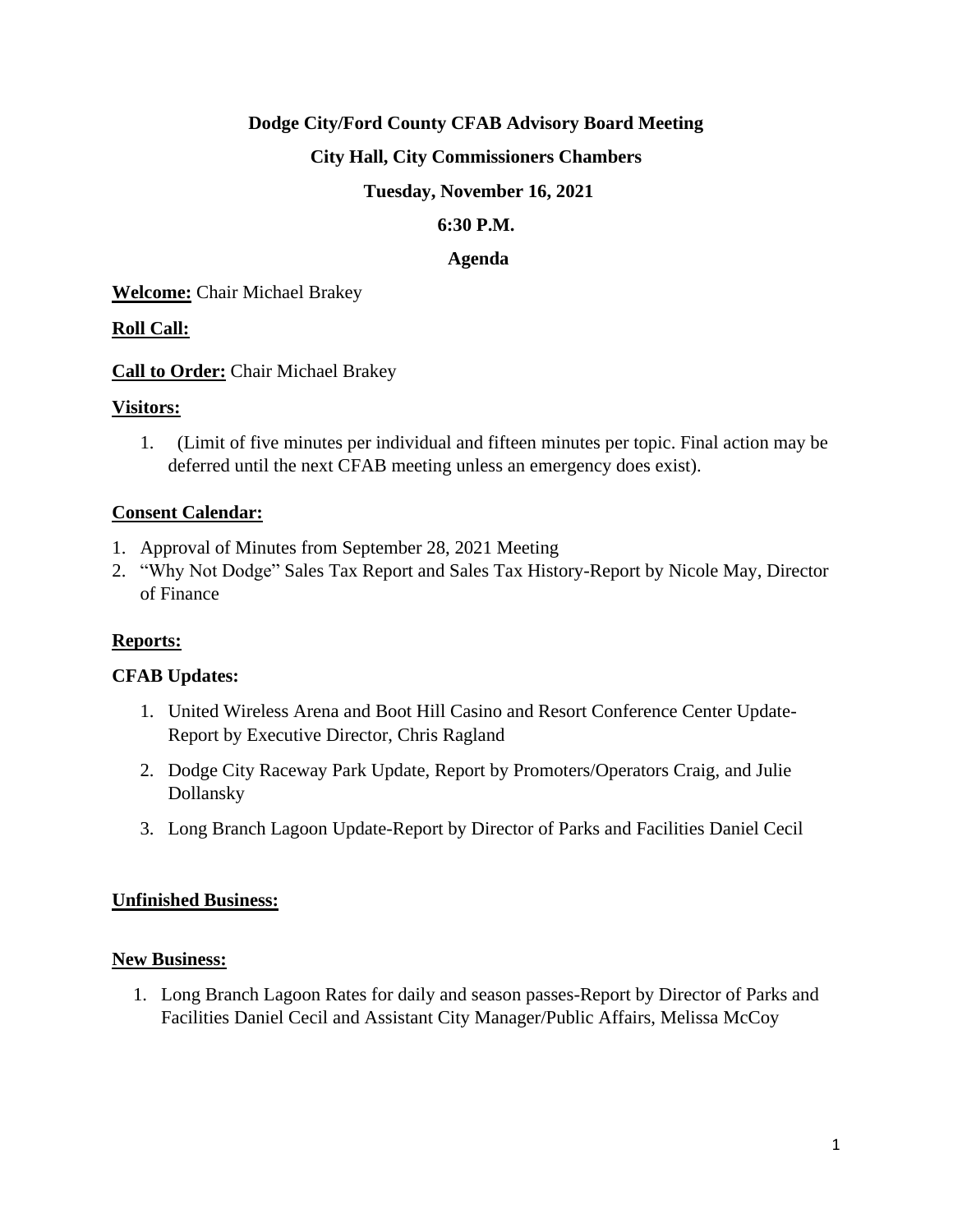# **Next Meeting Date(s):**

- 1. 6:30pm, Tuesday, January 11, 2022
- 2. 6:30pm, Tuesday, April 19, 2022
- 3. 6:30pm, Tuesday, September 20, 2022
- 4. 6:30pm, Tuesday, November 15, 2022

# **Adjournment:**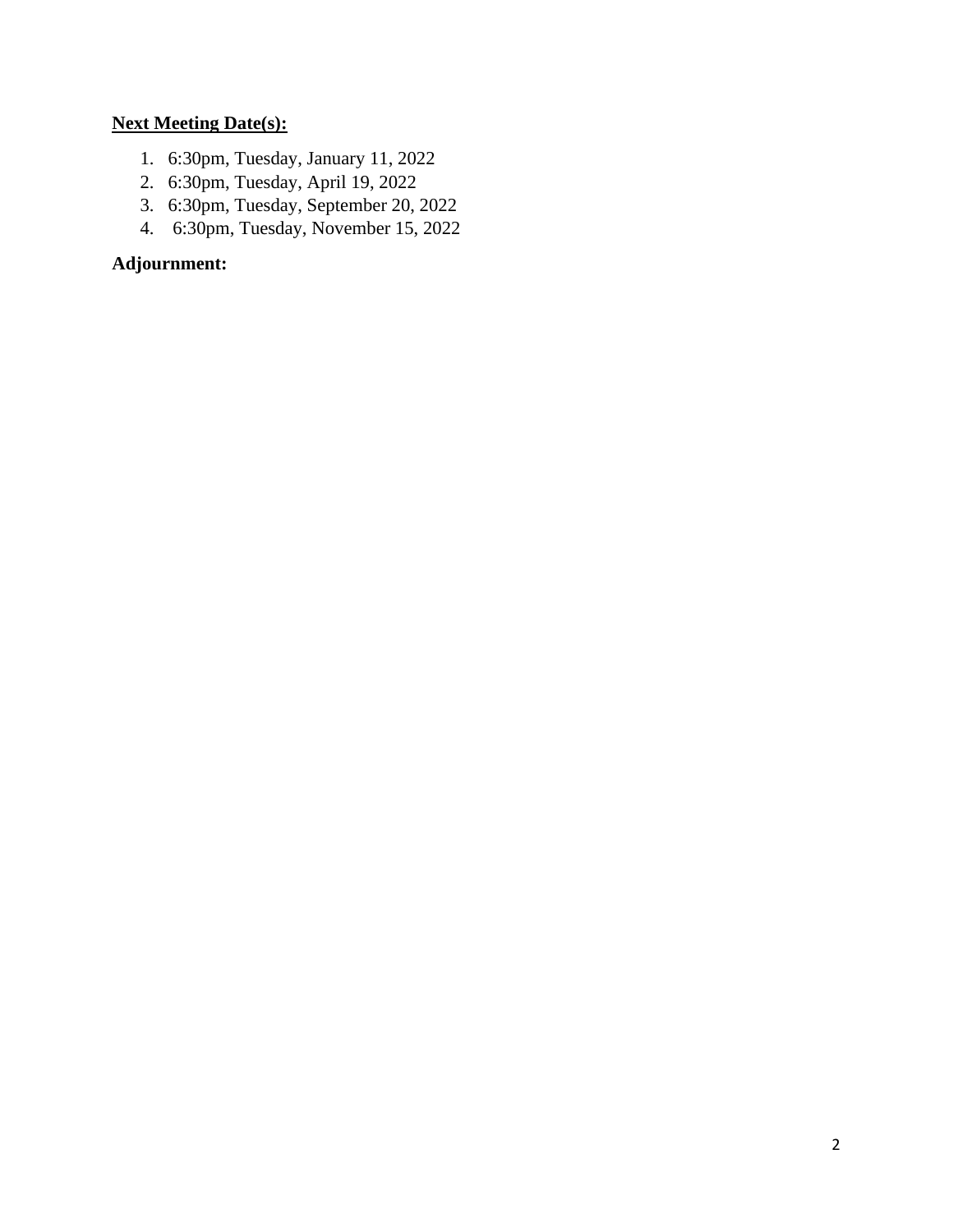# **Dodge City/Ford County CFAB Advisory Special Board Meeting**

# **City Hall, City Commission Chambers**

# **Tuesday, September 28, 2021**

#### **6:30 P.M.**

#### **Minutes**

#### **Welcome:** Chair Michael Brakey

**Roll Call:** Michael Brakey, Michael Burns, Mike Martinez, Mike Laskowsky (Absent), Martha Mendoza, Hugo Rodela, (Absent), Angela Unruh, Mayor Rick Sowers, County Commissioner Kenneth Snook, City Manager Nick Hernandez, and County Administrator JD Gilbert

#### **Call to Order:** Chair Michael Brakey

**Visitors:** There were no visitor remarks.

# **Consent Calendar:**

- 1. Approval of Minutes from July 7, 2021 Meeting
- 2. "Why Not Dodge" Sales Tax Report- Finance Director Nicole May provided an overview and update on the sales tax fund. Nicole reported that the sales tax collections for the year to date have been above target.

Michael Martinez made a motion to approve the consent calendar and Angela Unruh seconded. The motion passed 5-0.

# **Reports:**

- 1. Softball and Baseball Tournament Update-Director of Parks and Facilities, Daniel Cecil. reported that the youth season was a very successful one. Each tournament was full with 30 teams except for two cancellations and the Miss Kitty Classic. There was lots of positive feedback from the teams including those traveling into Dodge City and staying in hotels. There was a total of 218 teams registered for the different tournaments and 10,650 spectators. The adult kickball tournament was cancelled due to lack of registrations. Overall, for the 2021 season, the entry fee revenues were \$36,405.00 and gate fees were \$29757.53.
- 2. Long Branch Lagoon Update- Director of Parks and Facilities Daniel Cecil reported that this year's attendance at the Long Branch Lagoon Aquatics Park was 47,701 and the daily average was 555. Admissions brough in \$187,075.29, programs \$15,898.00 and concessions \$78,736.55. The City will take over operation of the facility for the remainder of the year and in 2022.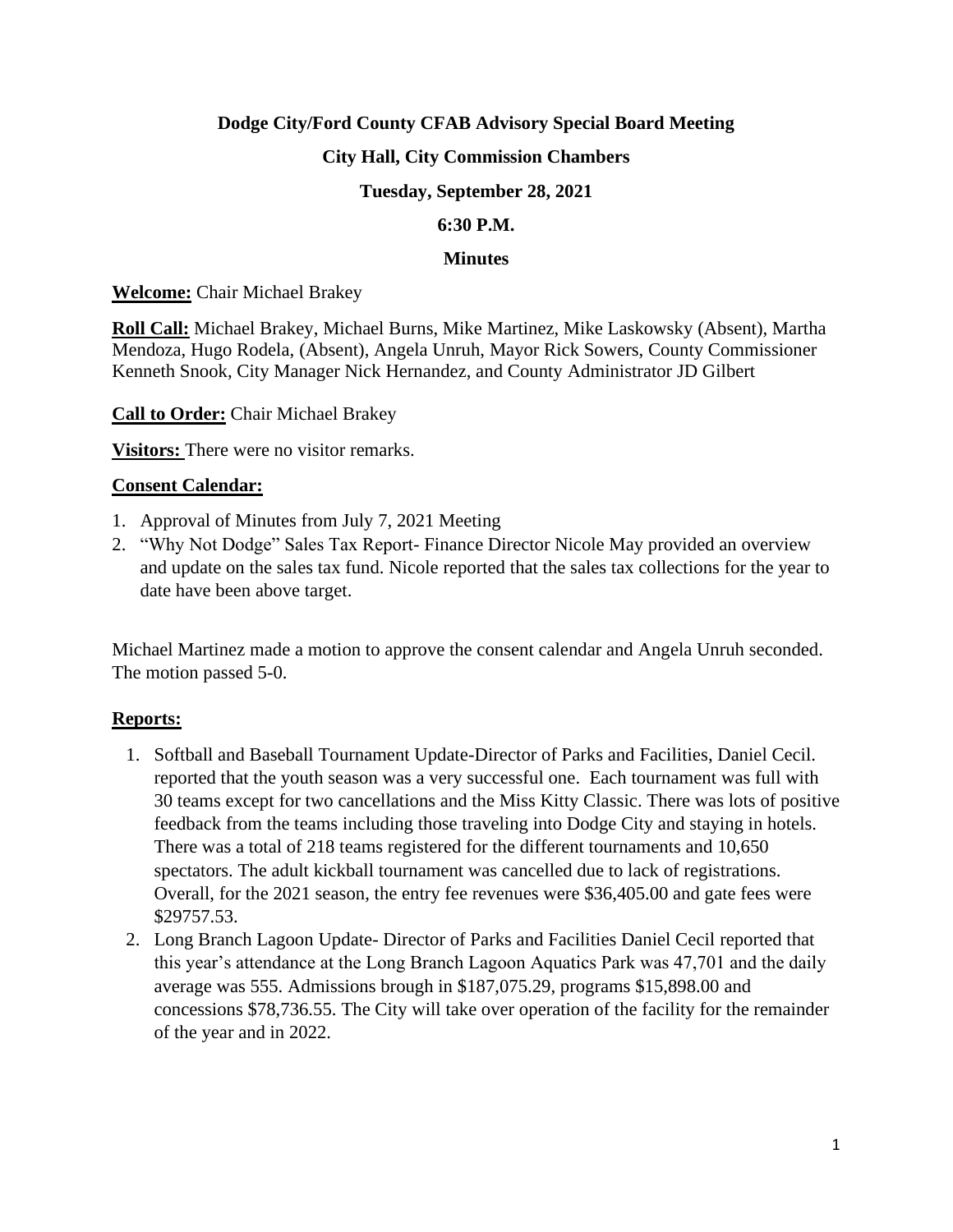# **Unfinished Business:**

1. There was no unfinished business.

# **New Business:**

1. 2022 "Why Not Dodge" Sales Tax Budget- Nicole May, Director of Finance explained that the projected revenue for 2022 is \$6,397,056. She went over the details of the memo and shared that so far for 2021 sales tax revenues are 18% greater than last year. In addition, to going over the proposed operating fund for the different departments, she explained that the Organizational Funding account is budgeted at \$660,000. This \$660,000 is split \$250,000 to the City and \$300,000 to the County and then \$110,000 for Organizational Funding. The actual amount will need to be formally approved by the CFAB and City/County Commissions later. \$3,429,980 is budgeted for debt. This reflects \$2,737,413for the bonds issued to fund the Special Events Center and \$692,567 for the bonds issued to fund the aquatics facility.

In addition, it was discussed that the City consider taking proposals for the operations of concessions for tournaments in 2022 since the current contract was awarded in 2015.

Michael Burns made a motion to approve the 2022 "Why Not Dodge" Sales Tax budget with a footnote on contract bidding on concessions for tournaments. Mike Martinez second and the motion passed 5-0.

# **Next Meeting Date(s):**

1. Pending, 6:30pm, Tuesday, November 2, 2021

**Adjournment:** Mike Martinez made a motion to adjourn, Angela Unruh seconded. The motion passed 6-0.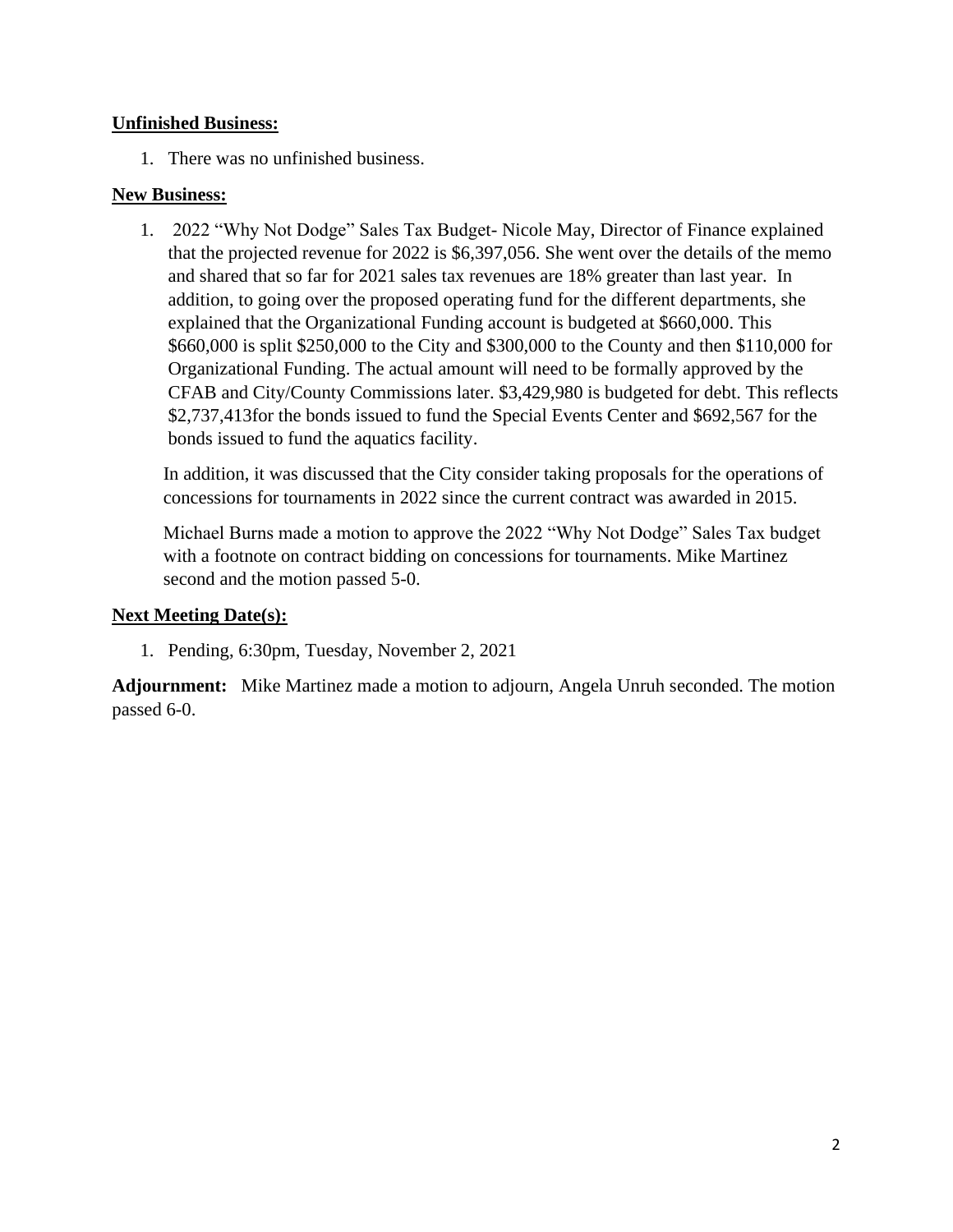SALES TAX PROJECT FUNDS ENDING October 2021 BALANCE SHEET

PROJECTS FUNDS 2,817,298.89 3,980,601.37 1,585,395.15 4,345.78 15,138.72 8,402,779.91 150.91 246,998.28 8,155,782.13 8,155,782.13 246,847.37 8,402,780.41 SALES TAX **TOTAL**  $(99.92)$  $1.15$ 670,818.76 455,256.92 1,125,976.91 1,125,976.91 1,125,976.91  $\frac{1}{1}$ , 125, 976.91 Debt Service **Water Park** Account-4,453,686.13 4,453,686.63 9,420.66 1,130,138.23 4,344.63 4,453,686.63 3,309,782.61 4,453,686.63 Account-SEC Service Debt 685,712.99 683,374.17 2,667.00 686,041.17 328.18 685,712.99 686,041.17 328.18 Depot<br><u>Fund</u> 34, 127.53 34,12753 34,127.53 34,127.53 34,127.53 Event<br>Fund & Replacement 893,104.86 905,604.86 12,500.00 2,394.65 903,210.21 905,604.86  $2,394.65$  $903,210.21$ ST-Depr. Fund Organizational 315,595.28 5,956.88 309,638.40 315,595.28 309,638.40 5,956.88 315,595.28 Funding **Fund**  $(28.28)$ 643,429.46 881,776.31 238,167.66 881,748.03 150.91 643,429.46 881,748.03 238,318.57 Operating Fund Cash - 2016 REF Bonds Debt Service Compensated Absenses Payable Net Capital Assets-Related Debt TOTAL LIABILITIES AND FUND EQUITY Deferred Gain on Refunding Bonds Payable-Non-Current Unamortized Bond Discount Deferred Bond Issuance Costs Reserve for Encumbrances Accrued Interest Payable Bonds Payable-Current Unused debt proceeds Miscellaneous Receivable LIABILITIES & FUND BALANCE Cash - Cost of Issuance Retainage Payable Sales Tax Payable Sales Tax Receivable Accounts Payable Salaries Payable **Bond Premium** TOTAL LIABILITIES Cash - Reserve Total Current Liabilities Total Fund Equity TOTAL ASSETS FUND BALAN Cash Liabilities Assets ASSETS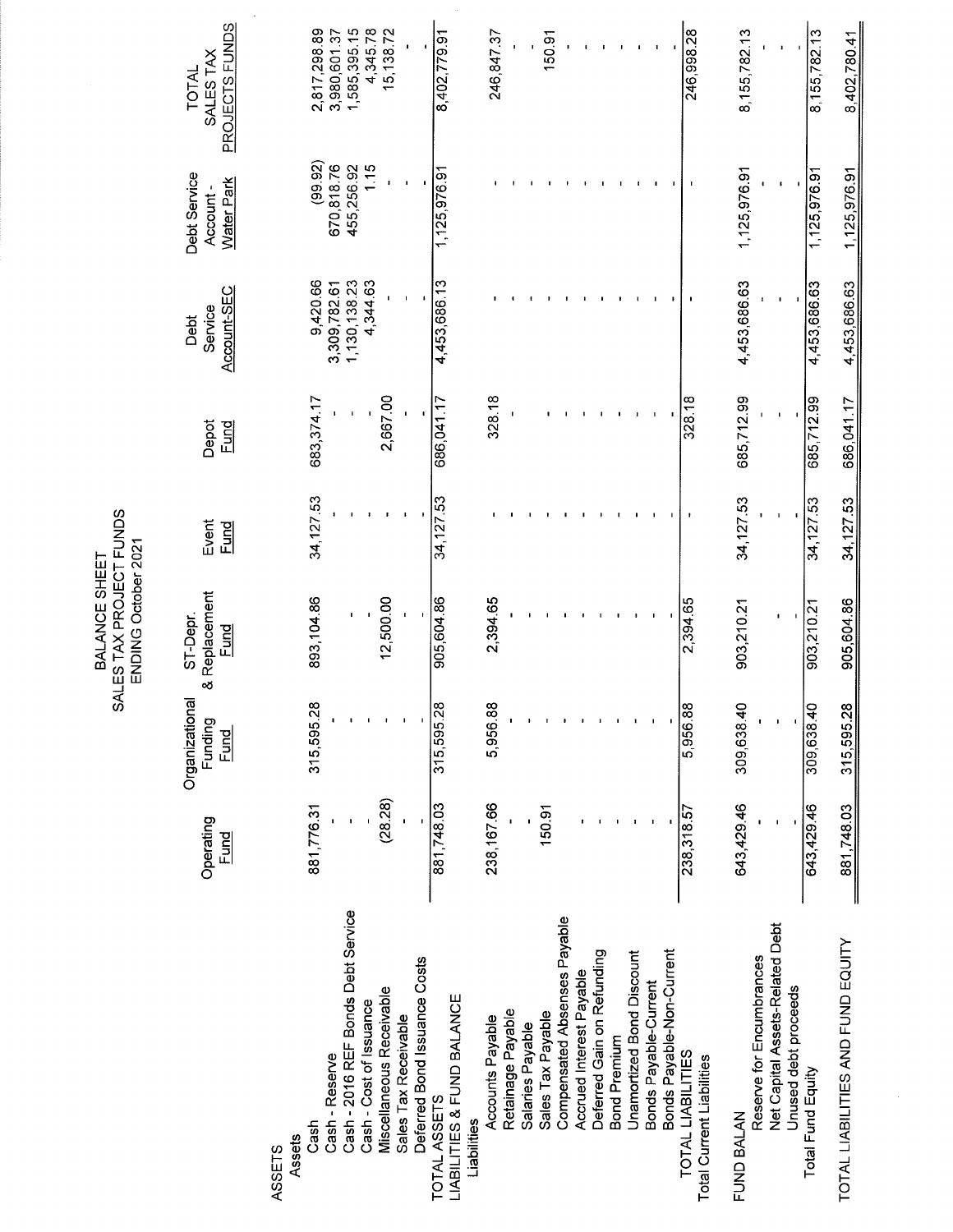|                                             | <b>Current Month</b><br>(October 2021)<br><b>Actual</b> | <b>Current Month</b><br>(October 2021)<br><b>Budget</b> | (Jan-Oct 2021)<br>Current YTD<br><b>Actual</b> | (Jan-Oct 2021)<br>Current YTD<br><b>Budget</b> | <b>Budget</b><br>FY 2021<br>Annual |                   |
|---------------------------------------------|---------------------------------------------------------|---------------------------------------------------------|------------------------------------------------|------------------------------------------------|------------------------------------|-------------------|
| OPERATING FUND-SALES TAX PROJECTS           |                                                         |                                                         |                                                |                                                |                                    |                   |
| Revenues                                    |                                                         |                                                         |                                                |                                                |                                    |                   |
| Sales Tax                                   | 629,687.75                                              | 508,810.00                                              | 5,880,039.99                                   | 5,088,100.00                                   | 6,105,720.00                       | 96.30%            |
| <b>Investment Earnings</b>                  | 40.52                                                   | 583.33                                                  | 290.00                                         | 5,830.00                                       | 7,000.00                           | 4.14%             |
| Field Sports Revenues<br>Racetrack Revenues | 9,196.52                                                | 10,416.66                                               | 62,591.29                                      | 104,160.00                                     | 125,000.00                         | 0.00%<br>50.07%   |
| Miscellaneous                               |                                                         | 774.00                                                  | 2,775.00                                       | 6,192.00                                       | 9,300.00                           | 29.84%            |
| Longbranch Lagoon                           | 9,790.79                                                | 39,999.00                                               | 329, 185.78                                    | 399,990.00                                     | 480,000.00                         | 68.58%            |
| <b>Total Revenues</b>                       | 648,715.58                                              | 560,582.99                                              | 6,274,882.06                                   | 5,604,272.00                                   | 6,727,020.00                       | 93.28%            |
| Field Sports<br>Expenditures                |                                                         |                                                         |                                                |                                                |                                    |                   |
| Personnel Services                          | 16,407.57                                               | 22,275.00                                               | 174,848.21                                     | 222,750.00                                     | 267,341.00                         | 65.40%            |
| Contractual Services                        | 8,136.33                                                | 8,140.00                                                | 111,275.46                                     | 81,400.00                                      | 97,750.00                          | 113.84%           |
| Commodities                                 | 3,379.00                                                | 6,712.00                                                | 60,187.98                                      | 67,120.00                                      | 80,600.00                          | 74.67%            |
| Field Sports-Tournaments<br>Capital         | 9,354.57                                                | 17,622.00                                               | 124,088.85                                     | 176,220.00                                     | 211,490.00                         | 58.67%<br>#DIV/0! |
| Total-Field Sports                          | 40,277.47                                               | 54,749.00                                               | 470,400.50                                     | 547,490.00                                     | 657,181.00                         | 71.58%            |
| Administration                              |                                                         |                                                         |                                                |                                                |                                    |                   |
| Contractual Services<br>Commodities         | 860,000.00                                              | 72,107.00                                               | 860,200.00                                     | 721,070.00                                     | 865,300.00                         | 99.41%            |
| Capital                                     |                                                         |                                                         |                                                |                                                |                                    | 0.00%<br>0.00%    |
| Bond Payment Transfers                      | 227,385.45                                              | 282,337.00                                              | 2,758,234.24                                   | 2,823,370.00                                   | 3,388,047.00                       | 81.41%            |
| Growth<br>Transfer to Dev &                 |                                                         |                                                         |                                                |                                                |                                    | 0.00%             |
| Transfer to Depr & Repl<br>Interest         |                                                         |                                                         |                                                |                                                |                                    | 0.00%<br>#DIV/0!  |
| Other                                       |                                                         | 233.00                                                  | 2,558.00                                       | 2,330.00                                       | 2,800.00                           |                   |
| Total-Administration                        | ,385.45<br>$\frac{1}{1087}$                             | 354,677.00                                              | 3,620,992.24                                   | 3,546,770.00                                   | 4,256,147.00                       | 91.36%<br>85.08%  |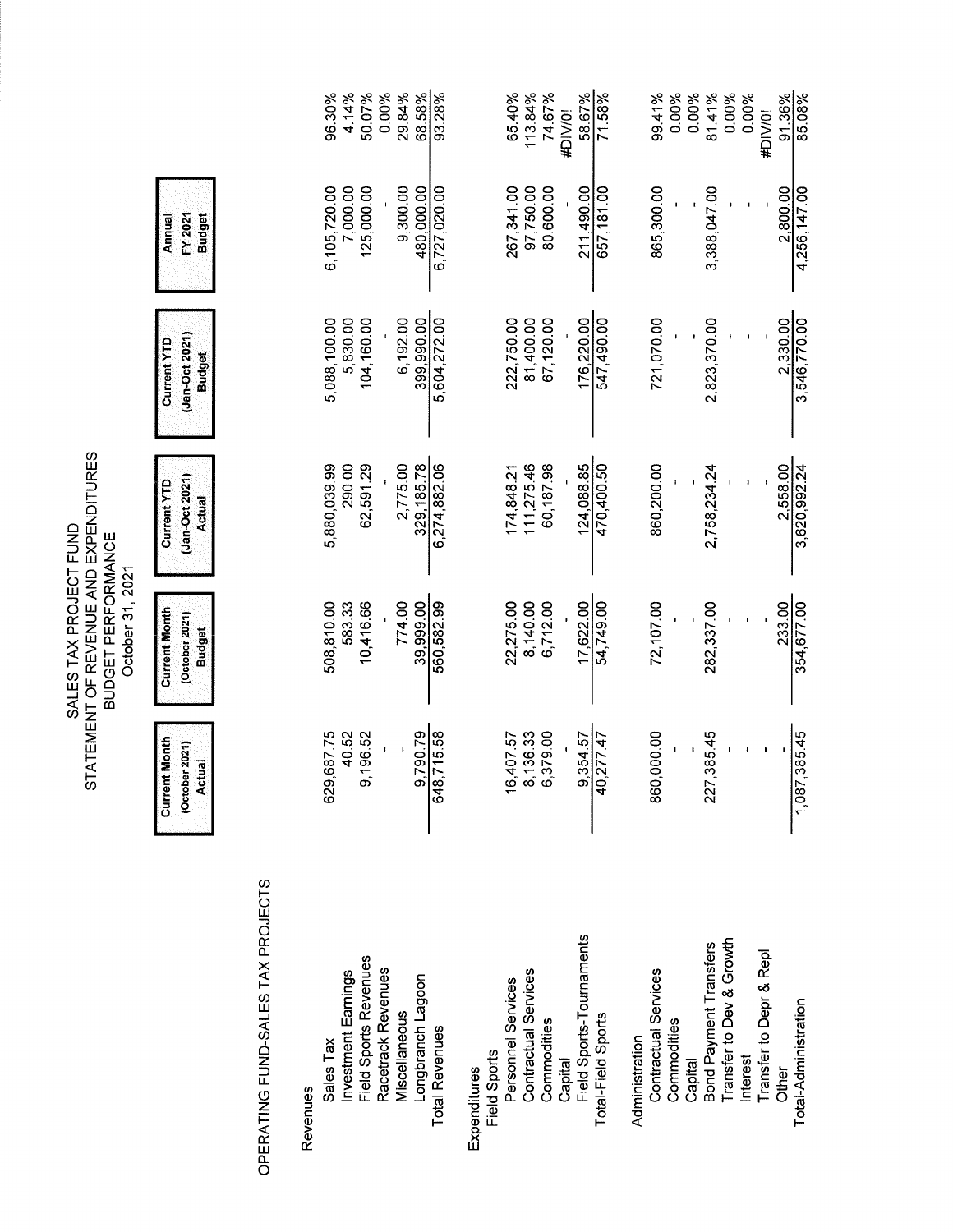| Special Events Centers<br>Contractual |                   | 74,625.00    | 825.500.00   | 746.250.00    | 895,500.00    | 92.18%   |
|---------------------------------------|-------------------|--------------|--------------|---------------|---------------|----------|
| Insurance & Electric                  | 3,567.13          | 3,666.00     | 36.809.65    | 36,660.00     | 44,000.00     | 83.66%   |
| Other                                 |                   | 13.00        | 2,560.90     | 130.00        | 160.00        | 1600.56% |
| Capital Outlay                        |                   | 1.666.00     | 65.266.88    | 16.660.00     | 20,000.00     | 326.33%  |
| Total-Special Events Centers          | 3,567.13          | 79,970.00    | 930, 137.43  | 799,700.00    | 959,660.00    | 96.92%   |
| Facilities Maintenance                |                   |              |              |               |               |          |
| Personnel Services                    |                   | 1,166.00     | 4,143.05     | 11,660.00     | 14,000.00     | 29.59%   |
| Contractual Services                  | 2,509.09          |              | 2,509.09     |               |               | 0.00%    |
| Commodities                           |                   | 607.00       | 1.016.70     | 6.070.00      | 7.300.00      | 13.93%   |
| Total-Facilities Maintenance          | 2,509.09          | 1,773.00     | 7,668.84     | 17,730.00     | 21,300.00     | 36.00%   |
| Raceway Park                          |                   |              |              |               |               |          |
| Personnel Services                    | 476.96            | 899.00       | 3,710.88     | 8,990.00      | 10,800.00     | 34.36%   |
| Contractual Services                  | 8,302.51          | 26,613.00    | 345,579.24   | 266,130.00    | 319.400.00    | 108.20%  |
| Commodities                           | 319.24            | 539.00       | 31,618.73    | 5,390.00      | 6,500.00      | 486.44%  |
| Capital Outlay                        |                   | 608.00       | 16.631.00    | 6.080.00      | 7.300.00      | 227.82%  |
| Total-Raceway Park                    | 19,098.71         | 28,659.00    | 397,539.85   | 286,590.00    | 344.000.00    | 115.56%  |
| Outdoor Regional Aquatics Facility    |                   |              |              |               |               |          |
| Personnel Services                    |                   |              |              |               |               | #DIV/0!  |
| Contractual Services                  | 5,280.65          | 49,864.00    | 479,371.62   | 498,640.00    | 598,400.00    | 80.11%   |
| Commodities                           | 5,978.42          | 1,041.00     | 29,987.55    | 10.410.00     | 12,500.00     | 239.90%  |
| Capital Outlay                        |                   |              | 6.848.00     |               |               | #DIV/0'  |
| Total - Aquatics Facility             | 81,259.07         | 50,905.00    | 516,207.17   | 509,050.00    | 610,900.00    | 84.50%   |
| TOTAL EXPENDITURES-OPERATING FUNI     | 1,234,096.92      | 570,733.00   | 5,942,946.03 | 5,707,330.00  | 6,849,188.00  | 86.77%   |
| Revenue Over/Under Expenditures       | 5,381.34)<br>(58) | (10, 150.01) | 331,936.03   | (103, 058.00) | (122, 168.00) |          |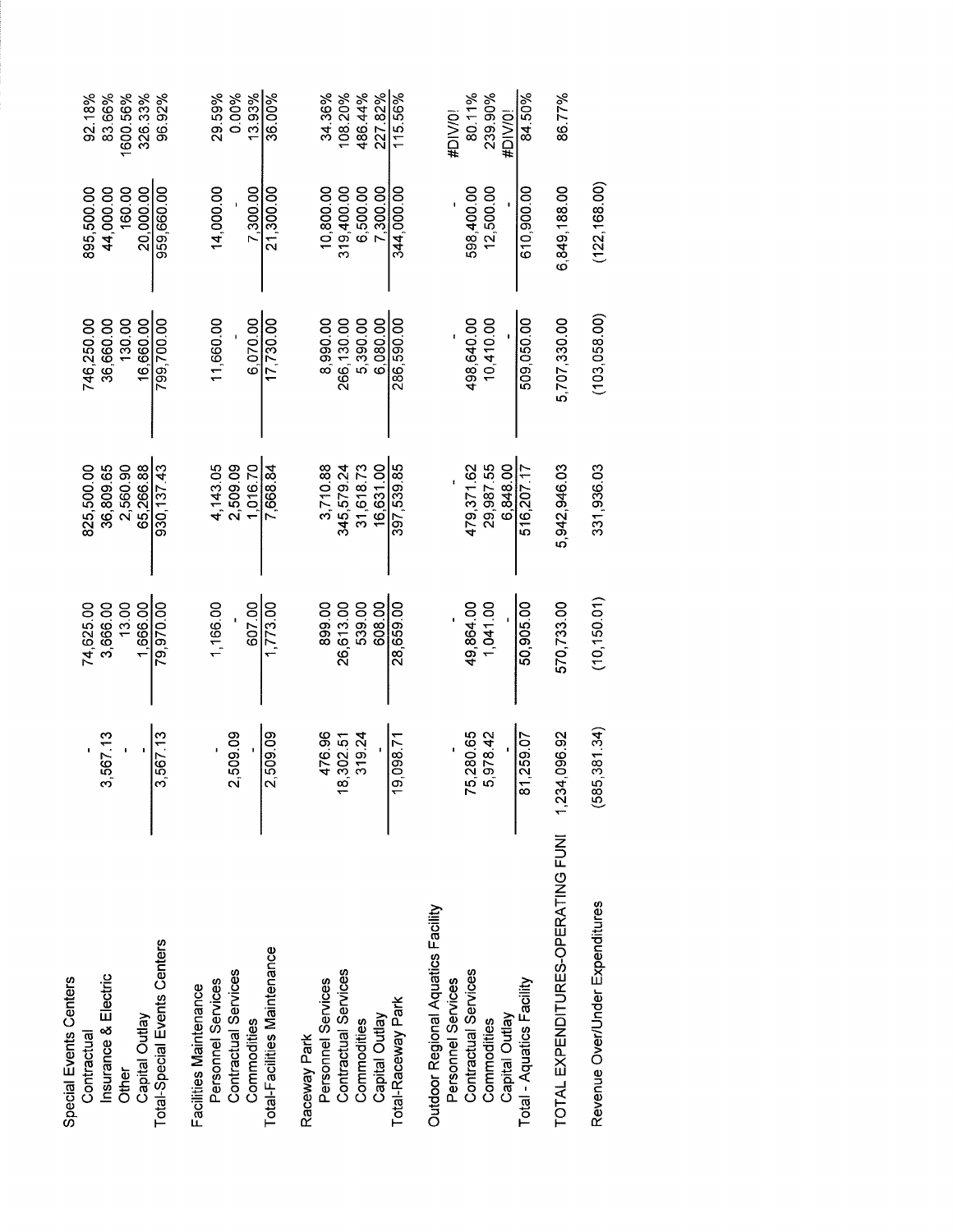| ST Organizational Funding Fund                             |                             |                                           |                                                                                                  |                          |                                    |                          |
|------------------------------------------------------------|-----------------------------|-------------------------------------------|--------------------------------------------------------------------------------------------------|--------------------------|------------------------------------|--------------------------|
| Revenues                                                   |                             |                                           |                                                                                                  |                          |                                    |                          |
| Grants                                                     |                             |                                           |                                                                                                  |                          |                                    |                          |
| Charges for Services                                       |                             |                                           |                                                                                                  |                          |                                    | 0.00%<br>0.00%           |
| Transfer From Other                                        |                             |                                           |                                                                                                  |                          |                                    | 0.00%                    |
| Transfer From Sales Tax Fund                               |                             |                                           |                                                                                                  |                          |                                    | 100.00%                  |
| Total Revenue-ST Organizational Funding<br>Expenditures    | $\frac{1000000}{710,00000}$ | $59,166.00$<br>$59,166.00$<br>$59,166.00$ | $\frac{0.00000}{1000000}$                                                                        | 591,660.00<br>591,660.00 | $\frac{710,000.00}{710,000.00}$    |                          |
| Personnel Services                                         |                             |                                           |                                                                                                  |                          |                                    | #DIV/0!                  |
| <b>Contractual Services</b>                                | 261,080.44                  | 59,348.00<br>83.00                        | 665,764.77<br>-                                                                                  | 593,480.00<br>830.00     |                                    |                          |
| Capital Outlay<br>Commodities                              |                             |                                           |                                                                                                  |                          | 712,200.00<br>1,000.00<br>1,000.00 | 93.48%<br>0.00%<br>0.00% |
| Total Expenditures-ST Organizational Fundin                | $\frac{1}{261,080.44}$      | 59,431.00                                 | 665,764.77                                                                                       | 594,310.00               | 713,200.00                         | 93.35%                   |
| Revenue Over/Under Expenditures                            | 448,919.56                  | (265.00)                                  | 44,235.23                                                                                        | (2,650.00)               | (3,200.00)                         |                          |
| Debt Service Account - SEC                                 |                             |                                           |                                                                                                  |                          |                                    |                          |
| Revenues                                                   |                             |                                           |                                                                                                  |                          |                                    |                          |
| Transfer from Reserve Fund<br>Investment Income            | 12,916.57                   |                                           | 19,382.28                                                                                        |                          |                                    |                          |
| Transfer from Operating Funds                              |                             |                                           |                                                                                                  |                          |                                    |                          |
| <b>Total Revenues</b>                                      | 226,071.78                  |                                           | 2,017,962.07<br>2,037,344.35                                                                     |                          |                                    |                          |
| Expenditures                                               |                             |                                           |                                                                                                  |                          |                                    |                          |
| Principal Payments<br>Interest Payments                    |                             |                                           | $\begin{array}{r} 1,415,000.00 \\ 629,187.50 \\ \underline{-100.00} \\ 2,044,287.50 \end{array}$ |                          |                                    |                          |
| Investment Fees                                            |                             |                                           |                                                                                                  |                          |                                    |                          |
| <b>Total Expenditures</b>                                  |                             |                                           |                                                                                                  |                          |                                    |                          |
| Revenue Over/Under Expenditures                            | 238,988.35                  |                                           | (6,943.15)                                                                                       |                          |                                    |                          |
| Debt Service Account - Outdoor Regional Acquatics Facility |                             |                                           |                                                                                                  |                          |                                    |                          |
| Investment Income<br>Revenues                              |                             |                                           |                                                                                                  |                          |                                    |                          |
| Transfer from COI fund                                     |                             |                                           | 2,427.38                                                                                         |                          |                                    |                          |
| Transfer from Operating Funds                              |                             |                                           |                                                                                                  |                          |                                    |                          |
| <b>Total Revenues</b>                                      | 57,564.23                   |                                           | 751,575.20<br>754,002.58                                                                         |                          |                                    |                          |
| Principal Payments<br>Expenditures                         |                             |                                           |                                                                                                  |                          |                                    |                          |
| Interest Payments                                          |                             |                                           | 405,000.00<br>143,450.00                                                                         |                          |                                    |                          |
| Investment Fees                                            |                             |                                           | 100.00                                                                                           |                          |                                    |                          |
| <b>Total Expenditures</b>                                  |                             |                                           | 548,550.00                                                                                       |                          |                                    |                          |
| Revenue Over/Under Expenditures                            | 57,564.23                   |                                           | 205,452.58                                                                                       |                          |                                    |                          |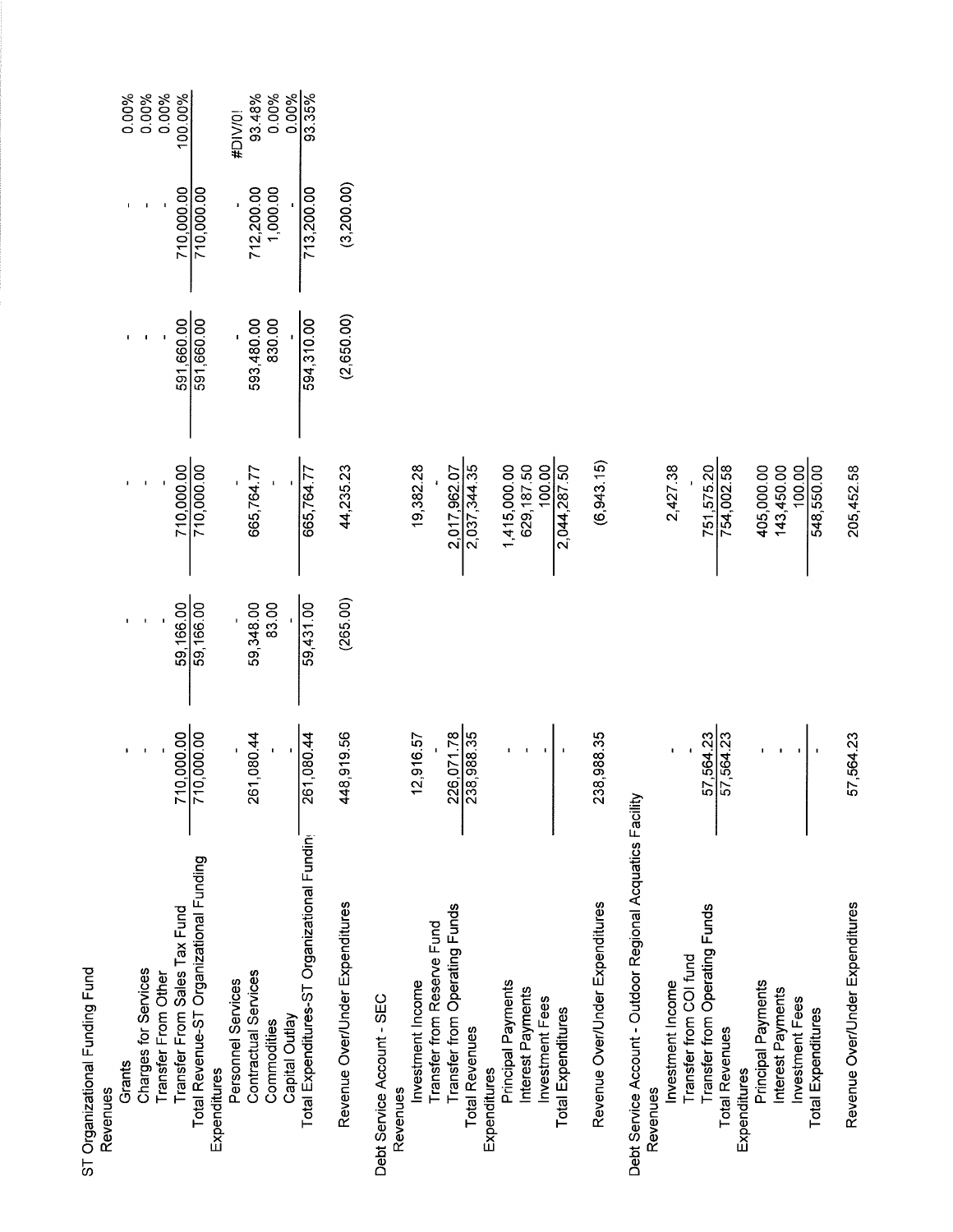

# Memorandum

**To:** Community Facility Advisory Board, Ford County Commission and County Administrator JD Gilbert, and City of Dodge City Commission and City Manage, Nick Hernandez

**From:** Director of Parks and Facilities, Daniel Cecil and Assistant City Manager/Public Affairs, Melissa McCoy **Date:** November 15, 2021

**\_\_\_\_\_\_\_\_\_\_\_\_\_\_\_\_\_\_\_\_\_\_\_\_\_\_\_\_\_\_\_\_\_\_\_\_\_\_\_\_\_\_\_\_\_\_\_\_\_\_\_\_\_\_\_\_\_\_\_\_\_\_\_\_\_\_\_\_\_\_\_\_\_\_\_\_\_\_\_\_\_\_\_\_\_**

**Subject:** Approval of revised rate structure for passes for Long Branch Lagoon Water Park **Agenda Item:** New Business

**Recommendation:** Staff recommends approval of revised rates for day and season passes and special promotions for the Long Branch Lagoon Water Park.

**Background:** The City is taking over operation of the Long Branch Lagoon for the 2022 season. With these changes, existing rates were reviewed to ensure they were still competitive, as they had remained the same since the facility opened in 2016.

**Justification:** Staff has reviewed the costs for day and season passes at similar aquatics parks in Kansas and found that Dodge City's day pass rates were slightly higher. The lower rates will help complete with other facilities. In addition, staff has received requests for a family passes and would like to offer this option as a benefit to families along with a promotional punch card.

**Financial Considerations:** The cost for day passes will be lowered by \$1, making the new costs as follows:

- \$4 for ages three to 17 and Seniors
- \$6 for adults
- \$3 for groups

In addition, individual season passes will be lowered to \$60 and family passes will be \$180 for four members and would allow up two additional members for \$30 per person. The other change is for morning fitness pass at \$50 which is a ten-dollar decrease. Lastly, a new special 20 punch pass for \$60 may be used for entrance morning fitness, as well as day swim and night swims.

**Purpose/Mission:** The revised rate structure meets with the core purpose of making Dodge City, the best place to be and the core value of ongoing improvement.

**Legal Considerations:** There are no legal considerations.

. . . . . . . . . . . . . . . . . . .

#### **Attachments:**

Proposed Rate Structure and Rate Comparison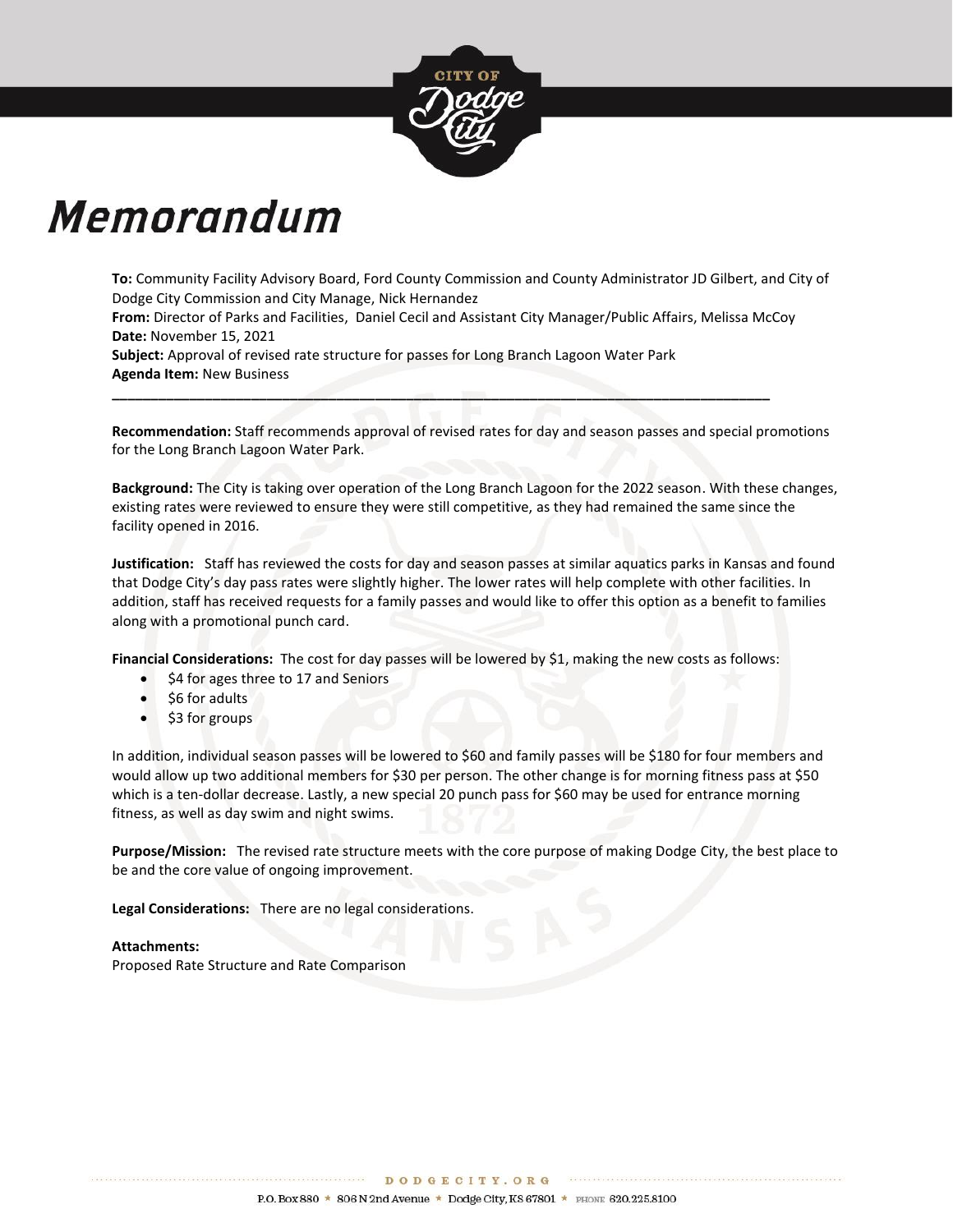| <b>Age</b>     | <b>Price</b>                    |                                                 |                                                                                                                                                                                             |                                                                                                   | <b>Hours</b>                                                                | <b>Night Swim</b>                               |
|----------------|---------------------------------|-------------------------------------------------|---------------------------------------------------------------------------------------------------------------------------------------------------------------------------------------------|---------------------------------------------------------------------------------------------------|-----------------------------------------------------------------------------|-------------------------------------------------|
| $0 - 2$        | free                            | \$60                                            | \$180 for 4<br>add for \$30<br>only allow<br>2 additions<br>$(1/2$ off<br>Cabana<br><b>Rentals M-</b><br>TH)                                                                                | 20 punch pass<br>for \$60 gets you<br>into morning<br>fitness/day<br>(excludes<br>special events) | $12 - 7 M-S,$<br>$12-6$ pm                                                  | $7-9$ pm T &<br><b>Th \$4</b>                   |
| age 3-17       |                                 |                                                 |                                                                                                                                                                                             |                                                                                                   |                                                                             |                                                 |
| <b>Adults</b>  |                                 |                                                 |                                                                                                                                                                                             |                                                                                                   |                                                                             |                                                 |
| <b>Seniors</b> |                                 |                                                 |                                                                                                                                                                                             |                                                                                                   |                                                                             |                                                 |
| Group          |                                 |                                                 |                                                                                                                                                                                             |                                                                                                   |                                                                             |                                                 |
| $0 - 2$        |                                 |                                                 |                                                                                                                                                                                             | Buy 3 one free<br>November to                                                                     | 12-7 M-S,<br>12-6pm<br>Sun.                                                 | 7-9pm T &<br>Th                                 |
|                |                                 |                                                 |                                                                                                                                                                                             |                                                                                                   |                                                                             |                                                 |
| <b>Adults</b>  |                                 |                                                 |                                                                                                                                                                                             |                                                                                                   |                                                                             |                                                 |
| Seniors        |                                 |                                                 |                                                                                                                                                                                             |                                                                                                   |                                                                             |                                                 |
| Group          |                                 |                                                 |                                                                                                                                                                                             |                                                                                                   |                                                                             |                                                 |
| All ages       |                                 | \$77                                            | \$174 for 4                                                                                                                                                                                 | 20 punch pass                                                                                     | $1-8$ M-S, $1$ -events<br>6 Sun                                             | Special<br>Schedule                             |
| $0 - 2$        | free                            | http://www.<br>ds.com/347<br>/Season-<br>Passes | No                                                                                                                                                                                          | Offer discounts<br>on season<br>passes                                                            | daily<br>12:30-<br>7pm<br>Memorial<br>day to<br>Aug. 10                     | Not clear                                       |
| age 3-17       |                                 |                                                 |                                                                                                                                                                                             |                                                                                                   |                                                                             |                                                 |
| <b>Adults</b>  |                                 |                                                 |                                                                                                                                                                                             |                                                                                                   |                                                                             |                                                 |
|                |                                 |                                                 |                                                                                                                                                                                             |                                                                                                   |                                                                             |                                                 |
| $0 - 2$        | free                            | Kenwood<br>Cove<br><b>Prices</b>                | \$195 for 5<br>add up to 3                                                                                                                                                                  |                                                                                                   | $M-S$ ,<br>Sundays<br>12:30pm-                                              | Not clear                                       |
| ages 3-17      |                                 |                                                 |                                                                                                                                                                                             |                                                                                                   |                                                                             |                                                 |
| <b>Adults</b>  |                                 |                                                 |                                                                                                                                                                                             |                                                                                                   |                                                                             |                                                 |
| <b>Seniors</b> |                                 |                                                 |                                                                                                                                                                                             |                                                                                                   |                                                                             |                                                 |
| $0 - 2$        | free                            |                                                 | \$65 adults,<br>\$45<br>Children                                                                                                                                                            |                                                                                                   | $1-8$ pm<br>daily<br>Closes<br>Aug. 15                                      | Twilight<br>Swim 6-<br>8pm daily                |
| Adults         |                                 |                                                 |                                                                                                                                                                                             |                                                                                                   |                                                                             |                                                 |
|                | age 3-17<br>Senior<br>ages 2-15 | free                                            | \$4<br>\$6<br>\$4<br>$\overline{\text{S3}}$<br>\$5<br>\$7<br>\$5<br>$\overline{\zeta_4}$<br>\$3<br>\$8<br>\$9<br>$\overline{\xi}$<br>\$4<br>\$6<br>$\overline{\overline{53}}$<br>\$4<br>\$6 | \$70 No<br>rockriverrapi<br>Aquatic Park more \$35<br>per person                                  | <b>Season Pass   Family Pass   Specials</b><br>May<br>add for \$20 for \$48 | pass/night swim Sun.<br>Open<br>12:307pm<br>6pm |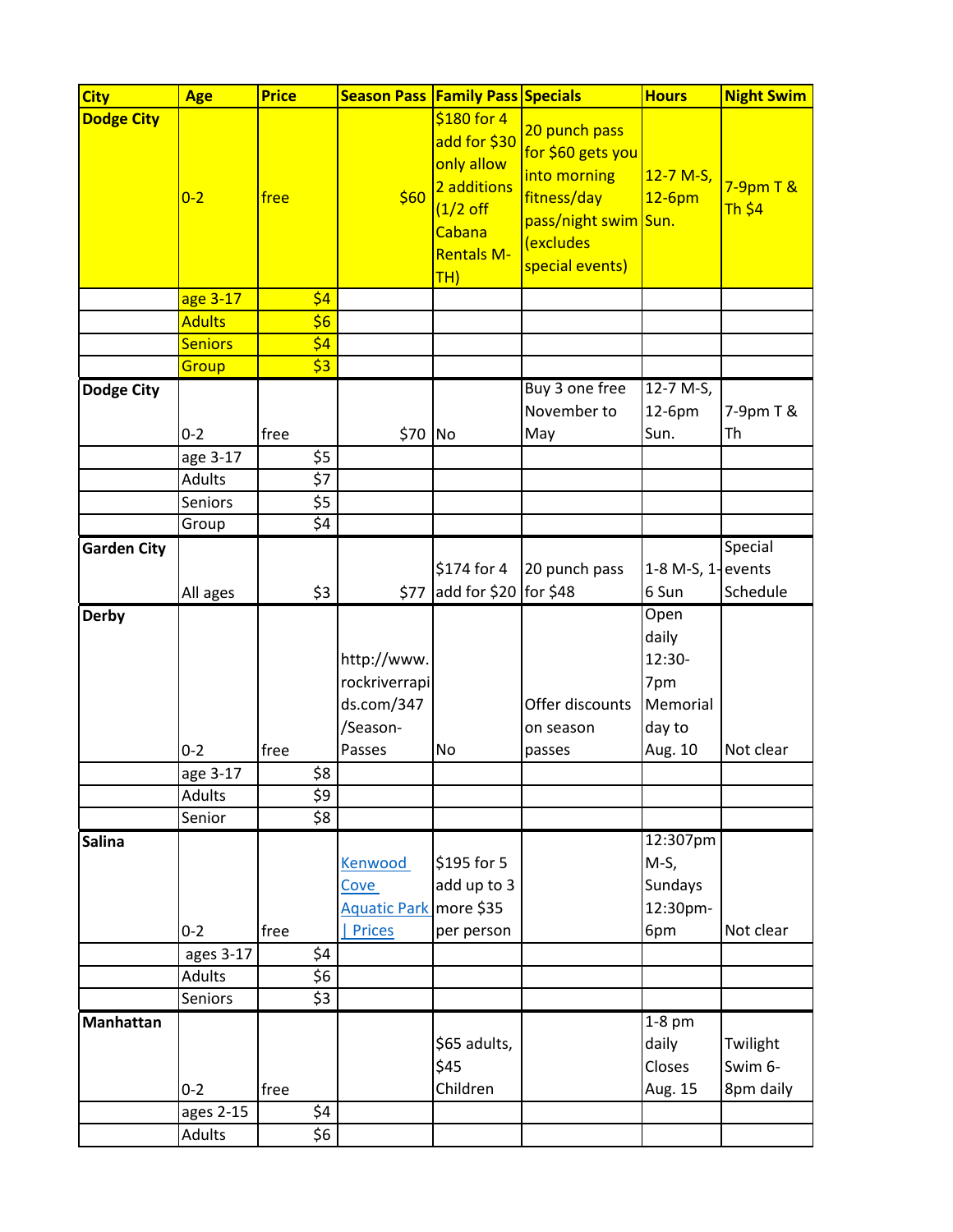|              | Nonswim |     |             |  |  |
|--------------|---------|-----|-------------|--|--|
|              | mers    | ぐっ  |             |  |  |
|              | Groups  | \$3 |             |  |  |
| Sedgwick Co. |         |     | \$1802      |  |  |
| <b>Zoo</b>   |         |     | Adults 3    |  |  |
|              |         |     | Children/Gr |  |  |
|              |         |     | andchildren |  |  |